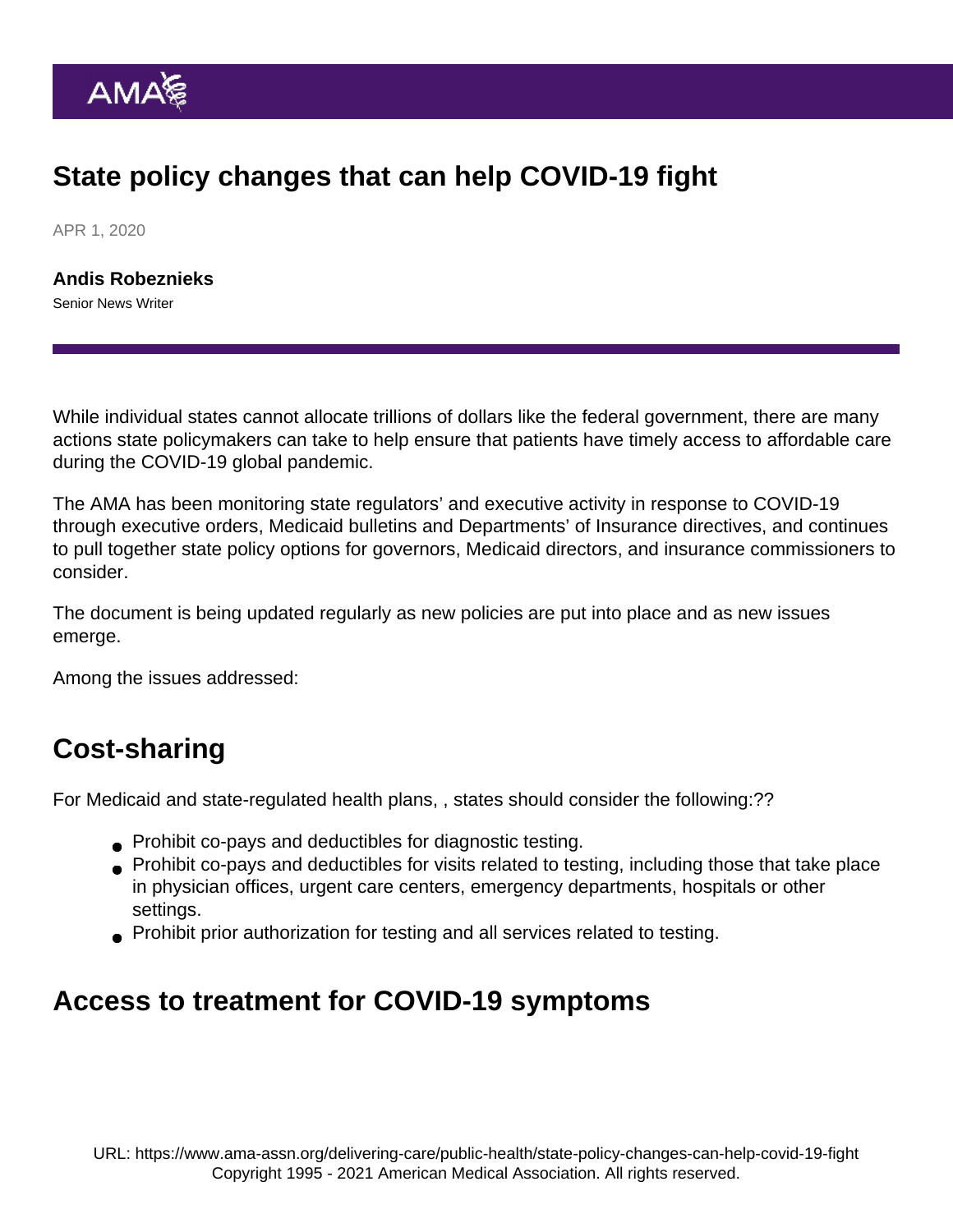States should consider prohibiting prior authorization for COVID-19 related care, ensure coverage without regard to the network status of physicians or other providers, and ensure that high-deductible plans cover the cost of care as if the deductible has already been met.

### Telemedicine

States should ensure Medicaid and private payors expand coverage and payment for telemedicine services, including requiring telemedicine services to be paid for at the same rate as in-person visits. They should also take actions to ensure telemedicine is easily accessible, including temporarily allowing coverage for audio-only visits, suspending requirements for an established patient-physician relationship prior to provision of telemedicine services; and suspending restrictions on service originating sites and geographic limits.

States should also ensure that patients have telemedicine access to the physician of their choice; and ensure that physician liability coverage includes telemedicine.

### Access to medications

Many patients need uninterrupted access to their prescription medications. States can help ensure that happens by waiving time restrictions on prescription refills. They can also prohibit prior authorization or step therapy requirements if the prescriber recommends a different drug in the event there is a shortage of the preferred medication.

## Expanding Medicaid coverage

States that haven't already expanded Medicaid eligibility to 133% of the federal poverty level should do so now. States should also expand?Medicaid?eligibility temporarily to any uninsured state resident with?a COVID-19?related diagnoses?or symptoms; and suspend Medicaid work requirements and other barriers that?disrupt coverage.

## Prior authorization

States can minimize administrative barriers to ensure there are no delays in care, that patients can obtain medications easily and quickly, and facilitate rapid transfers from hospitals to less intensive